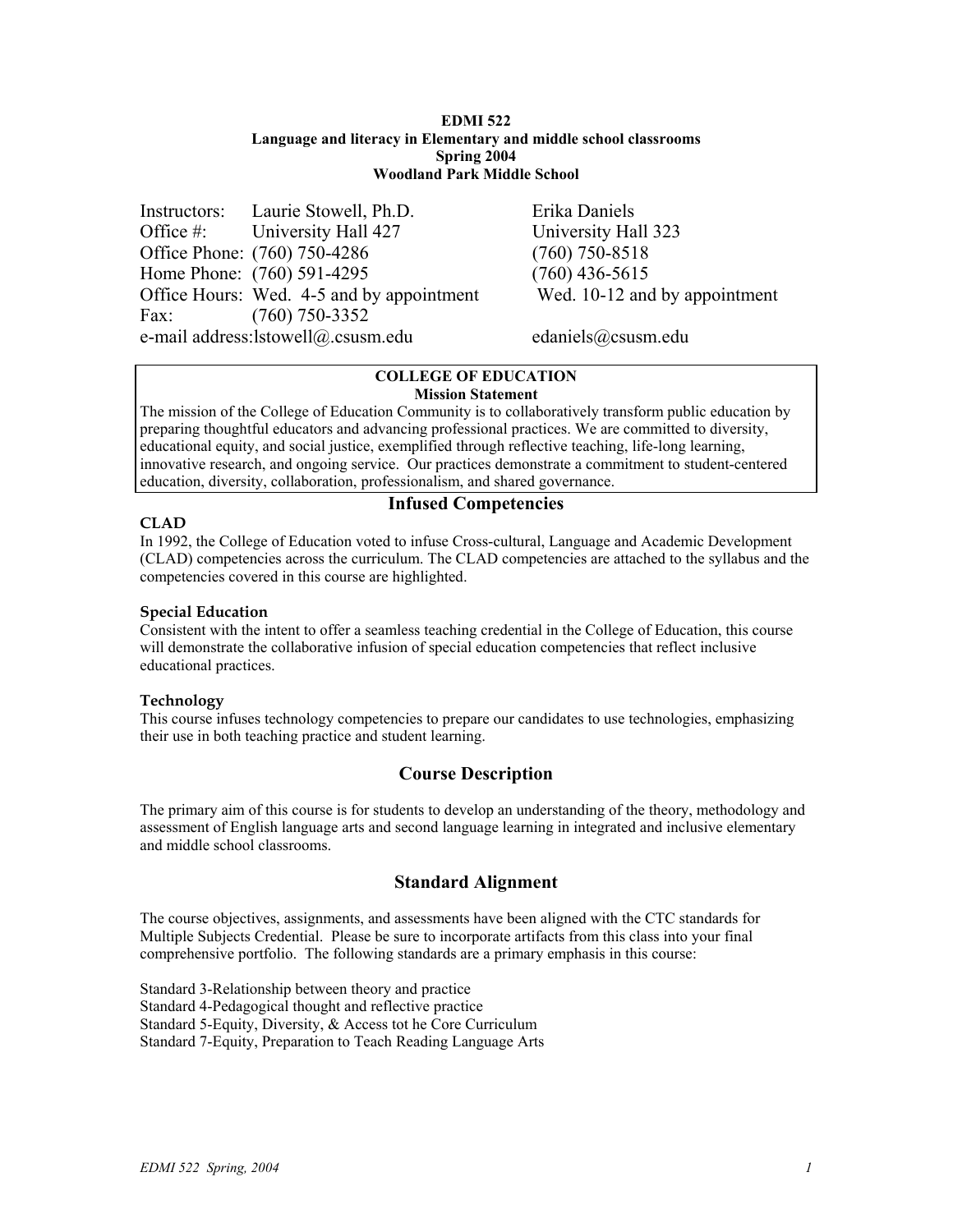# **Teacher Performance Expectation (TPE) Competencies**

This course is designed to help teachers seeking the Multiple Subjects Credential to develop the skills, knowledge, and attitudes necessary to assist schools and district in implementing an effective programs for all students. The successful candidate will be able to merge theory and practice in order to realize a comprehensive and extensive educational program for all students. The following TPE's are addressed in this course:

| <b>Primary Emphasis</b>                                                      | <b>Secondary Emphasis</b>                                  |
|------------------------------------------------------------------------------|------------------------------------------------------------|
| TPE 1a-Subject Specific Pedagogical Skills TPE 2-Monitoring Student Learning |                                                            |
| TPE 5-Student Engagement                                                     | TPE 3-Interpretation and Use of Assessments                |
| TPE 7-Teaching English Learners                                              | TPE 4-Making Content Accessible                            |
| TPE 8-Learning About Students                                                | TPE 6-Developmentally Appropriate Teaching Practices       |
| TPE 9-Instructional Planning                                                 | TPE 6a-Developmentally Appropriate Practices in Grades K-3 |
| TPE 10-Instructional Time                                                    | TPE 6b-Developmentally Appropriate Practices in Grades 4-8 |
| TPE 11-Social Environment                                                    | TPE 6d-Developmentally Appropriate Practice in Special     |
|                                                                              | Education                                                  |
| TPE 13-Professional Growth                                                   | TPE 14-Educational Technology                              |
|                                                                              | TPE 15-Social Justice and Equity                           |

# **Objectives**

## **KNOWLEDGE**

Students will:

- gain an understanding of how a first and second language is acquired.
- gain an understanding of the reading process and its relationship to thought, language and learning.
- gain an understanding of how people learn to read and write in their first and second language
- become familiar with current approaches to the teaching of reading and writing and the theoretical bases of such approaches.
- become familiar with current approaches to the teaching of reading and writing in culturally and linguistically diverse elementary school classrooms
- become familiar with classroom diagnostic techniques and evaluation procedures.
- become familiar with current approaches to the teaching of reading and writing to children with special learning needs

## **SKILLS**

Students will:

- become sensitive observers of children's language using behaviors.
- analyze children's reading and writing behavior as a basis for making instructional decisions
- translate the results of formal and informal assessment of children's reading and writing behaviors into instructional plans
- develop the ability to select appropriate materials and instructional strategies to meet the individual needs of students
- learn how to organize the classroom for teaching reading and writing to culturally and linguistically diverse populations.

## **ATTITUDES AND VALUES**

Students will:

- develop an appreciation for the natural language abilities children possess for processing and producing print
- develop an appreciation for the need and value of integrating reading and writing into all areas of the curriculum
- affirm the importance of a rich environment for developing an effective language arts program.
- develop a sensitivity to and appreciation for culturally and linguistically diverse learners.
- develop a sensitivity to and appreciation for children with special learning needs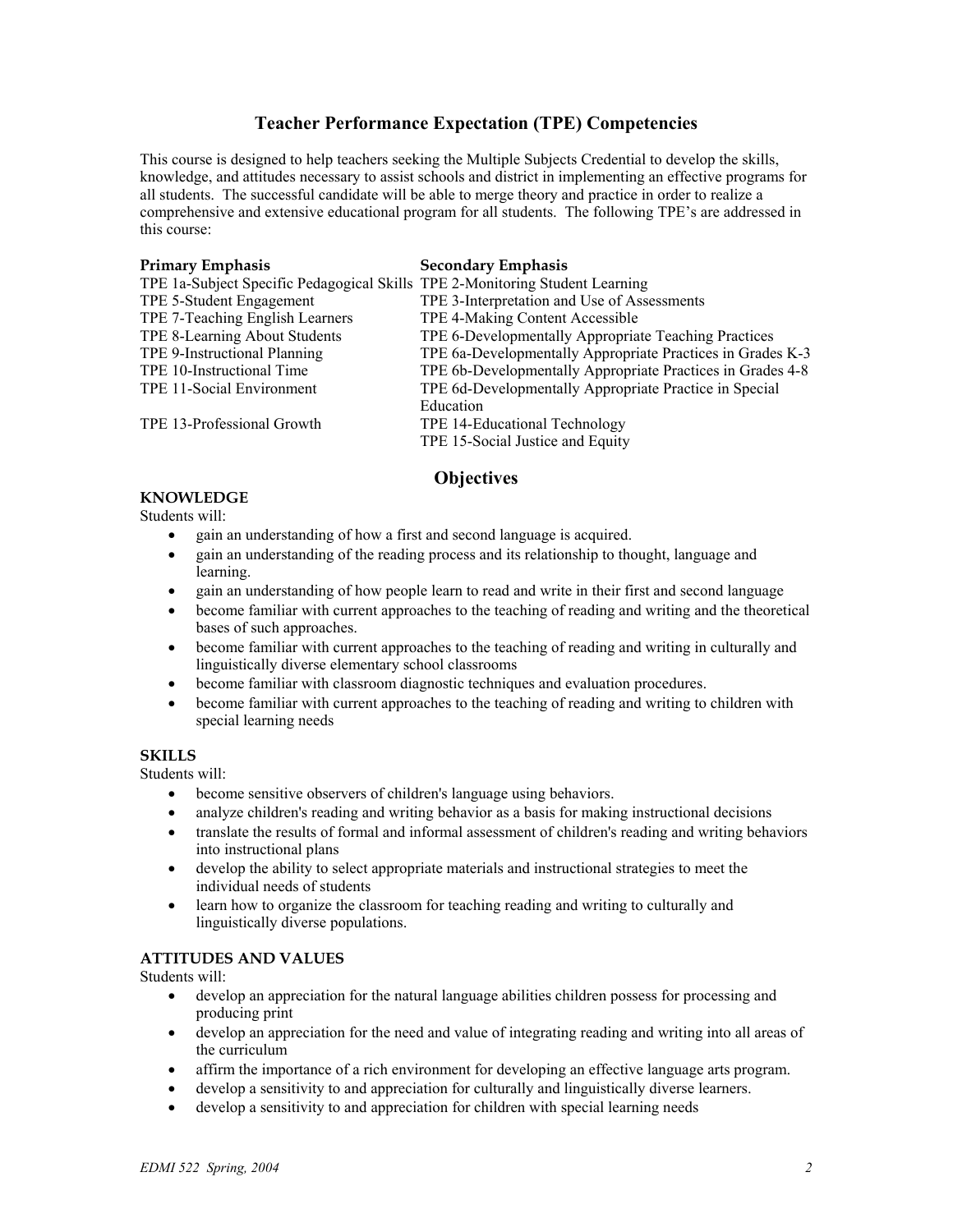- develop an appreciation for the importance of reading and writing for their own personal and professional growth
- develop a respect for each student, his/her abilities and background and the student's right to instruction that meets his or her individual needs.

#### **REQUIRED TEXTS:**

• Beers, K. (2003) When kids can't read. Portsmouth: Heinemann.

- Beers, K. & B. Samuels. (1998) Into Focus: Understanding and creating middle school readers*.* Mass.: Christopher Gordon.
- CA Dept. of Ed. Reading/Language Arts Framework.
- Cunningham, P and Allington, R. (1999) (2nd ed.)Classrooms that wor*k.* NewYork: Longman.
- Johns, J.  $(8<sup>th</sup>$  ed.) (1997) Basic Reading inventory. Iowa: Kendall Hunt.
- Burkhardt, R. (2003) Writing for real
- Routman, R. (2003) Reading Essentials

• National Council of Teachers of English. (Winter 2003). Voices in the middle Theme issue: Of writers and writing. Vol 11. No. 2

Gantos, J. (2002) Hole in my life \_\_\_\_\_\_\_\_\_(1998) Joey Pigsa swallowed a key Cormier,  $R.\underline{8+1}$ 

HIGHLY RECOMMENDED, especially for language arts teachers (but optional):. Fletcher, R. & Portalupi, J. (1998) Craft Lessons: Teaching writing K-8 Stenhouse Fletcher, R. & Portalupi, J (2001) Nonfiction craft lessons Teaching writing K-8 Stenhouse

**Choose ONE:**  Hesse, K. Letters from Rifka \_\_\_\_\_\_\_\_Witness Jimenez, F. The circuit Lord, B. In the year of the boar and Jackie Robinson Yep, L. Dragonwings

#### **Assignments**

**Reading reflections (40pts.)**: It is expected that everyone will understand all the readings and will come to class prepared to discuss them. Write at least 3 comments or questions from the readings for that session. **Do not summarize**. Please give thoughtful reactions, responses, and reflections. If the readings are from more than one book, try to comment on more than one book. We will use these as the basis of our discussion at the beginning of some classes. I will collect them at the beginning of each session and they should show that you have done the reading. You do not have to write comment cards for the young adolescent literature. If a reading is repeated, do not comment on it again. **You have 3 free passes!** 

#### **Writing Strategy Lesson Plan 210 points) (Critical Assessment Task, TPE 4,9,10)**

You will write and present a writing strategy lesson plan for a small group or whole class activity that takes into account the needs of your students. They can be mini-lessons, direct instruction, inquiry, or any format you choose. This is also an opportunity to try a writing-in-the-content-areas lesson. Make your lesson active, interesting, fun and meaningful. See the *Craft lessons* book, *Writing for Real* and the standards for ideas. Examples of possible strategies include:

How to begin a piece of writing Writing an engaging opening Narrowing or expanding topics Using a piece of literature as a model for writing Writing paragraphs Developing characters Developing a central idea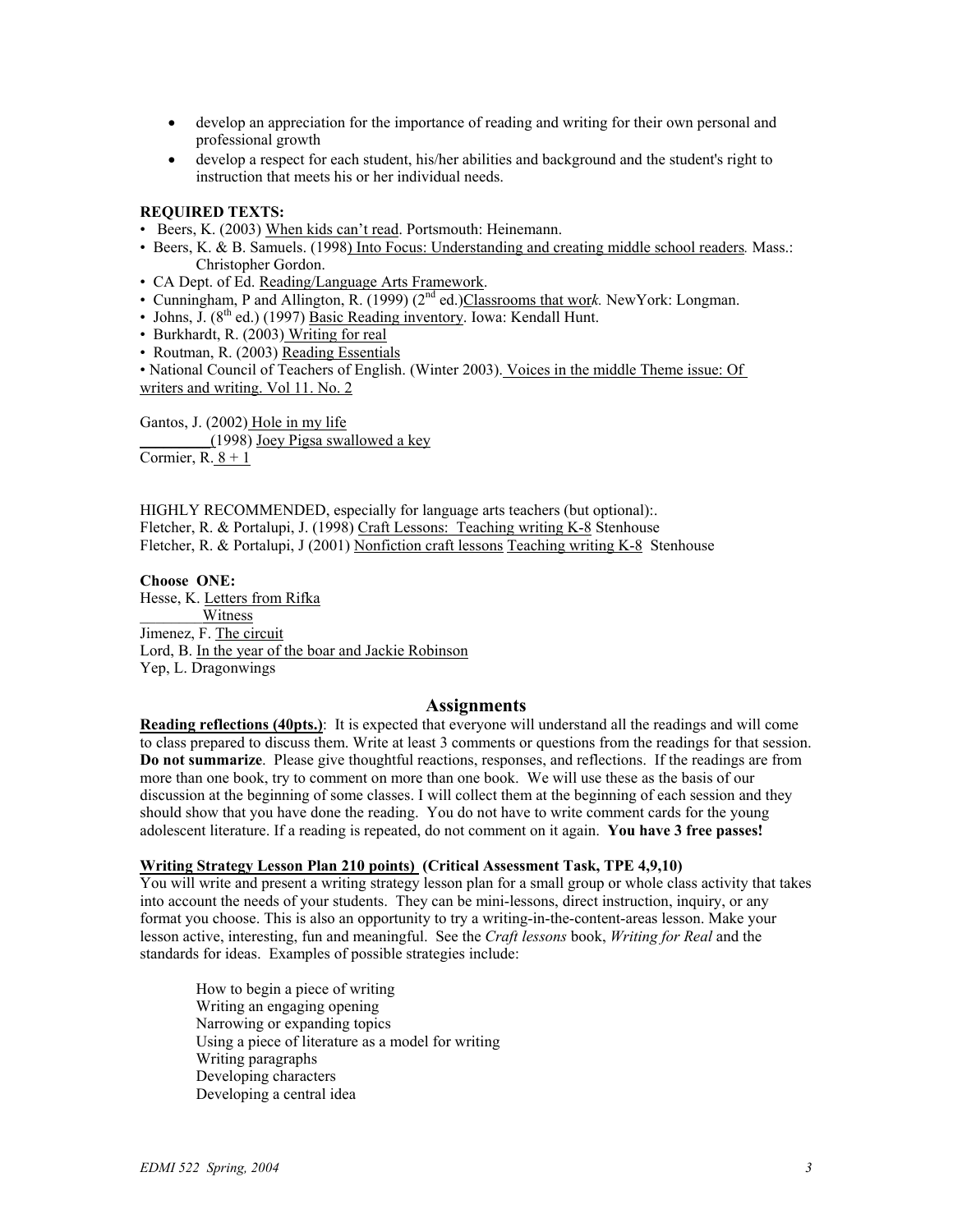Organizational structure for a particular kind of writing (compare/contrast, persuasion, etc.) Monitoring writing to see if it makes sense Editing writing Using commas Making transitions between paragraphs Using graphic organizers to write Using active verbs Peer response

*Keep in mind when writing your lesson*: What is the purpose of your lesson? How does it relate to real writing? What are your learning goals? How are they aligned with the CA Reading/Language Arts standards (check the Reading/Language Arts framework for CA public schools)? How will you present the lesson (instructional strategies, resource materials, time frame)? How will you group students for the lesson? How will you assess your students? What accommodations will you provide for students who need additional help?

*Important*: Your lesson must address the needs of mainstream students, as well as make provisions for second language learners, students presenting difficulty, and accelerated students. How are you going to work with students who are having difficulty? How will you scaffold second language learners' learning during the lesson? How will your lesson provide enrichment for accelerated students? Will you meet with students individually or in a small group while other students work independently? Bring enough copies for the cohort on the day you demonstrate your lesson**.** 

## **Reflect upon your own writing process (20 points)** (TPE 6b, 8)

You will take a topic (we will explore some topics in class) and develop it as a piece of writing You will bring a draft to class on February 11 and we will have conferences with each other about them. Then you will finish the piece on your own. After you have finished the piece you will reflect upon and write about your own writing process. How did you get started? What was it like writing the first draft? What was difficult for you? What was easy? What kinds of decisions did you have to make in the writing? Did you consider an audience when you were writing? Who was your audience? Especially respond to: What did you learn about fostering student's writing through this experience? DO NOT BEGIN THIS ASSIGNMENT UNTIL IT IS DISCUSSED IN CLASS! Bring a rough draft to class Feb. 12.

## **Case Study (Critical Assessment Task – CATs, TPE 2,3,4,5,7,8,9,10,11) (60 points)**

Choose a student at your school site who struggles with reading and writing (the teachers will help identify students). Choose a student who is reading at least at a first grade level. Identify a student as quickly as possible after starting your observation. Ask your master teacher for a good candidate. Prepare a reading and writing case study on this student:

Important: Take notes as you work with your student. Include your anecdotal notes in the final appendix. (for example, your student's behavior during the activity, reactions to the activity, comments, etc.) in your analysis of the student and in your design of an appropriate instructional plan. Record all the student's oral responses on tape. Don't try to assess the child in only one day. If you think the child is getting tired, stop the assessment for the day and pick up another day. An important part of the assessment is developing a rapport with the child in which s/he is comfortable to fully participate.

Assessment Procedures with Grades 2-8:

- 1. Overview: age, grade level, interests, ethnic and linguistic background, etc. Select 3 students, however, you are only going to be working with one student. The other two will be backups- just in case students move or change schools.
- 2. Reading interview: Use an attitude survey. Surveys are included with this assignment. Summarize the interview and include the original responses in an appendix.
- 3. Reading assessment: Summarize the information gained from a Informal Reading Inventory and include the original data in an appendix. Insert the following chart at the appropriate place: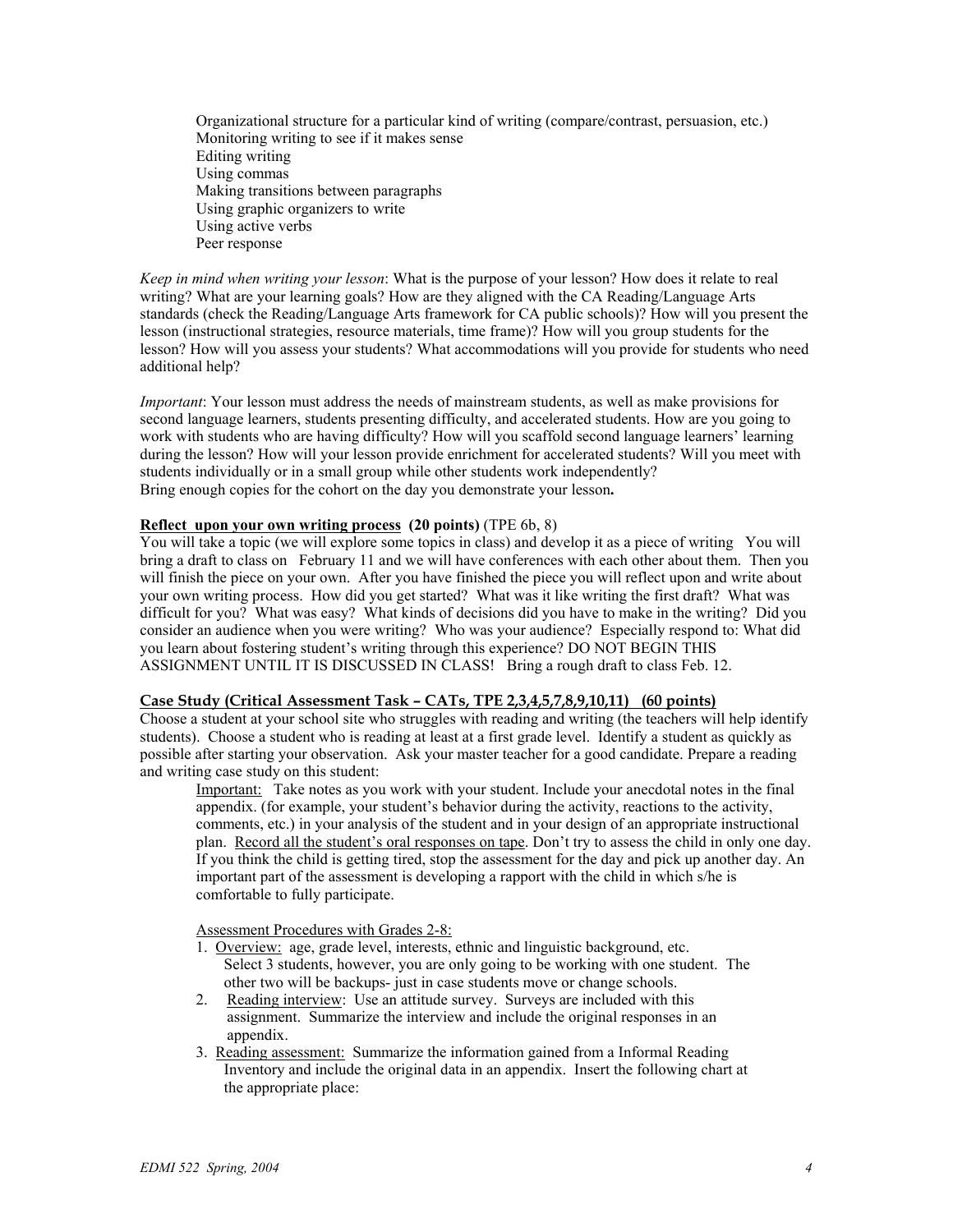| Independent | Instructional | Frustration |
|-------------|---------------|-------------|
| Grade level | Grade level   | Grade level |

Word list. Use the graded word lists to ascertain the level at which you will have your student begin to read the reading passage. Start at 2 to 3 grade levels below your student's grade level placement.

Miscue Analysis. Use an expository and narrative text. Record the student reading to be able to conduct the analysis.

Recording and Analysis. Listen to the tape. Record the miscues on a piece of paper containing a duplication of the reading selection. Use the *Johns* to record and analyze the miscues. Analyze the miscues made by your student using what you know about this student. What cues did your student use to make meaning? What are the strengths of your student? Use the analysis sheets in the John's and transfer that information to the assessment grid provided to record data about your student. Write your analysis in a clear manner. As you write your analysis, consider your original reading interview and consider how the answers given by the student during the interview connect to the miscues. Also consider the quality of the retelling and how you think that is related to the miscues.

Retelling. Before your student reads the expository or narrative text, be sure to tell him/her that you will be asking him/her to retell the story. Ask the comprehension questions as listed in the John's IRI. Also use the criteria provided in the John's to analyze the student's retelling.

- 5. Writing assessment: Use a Writing Survey about attitudes toward writing. Summarize the writing interview. Obtain a writing sample from the student. Have him or her write about a favorite toy, book, food, sport or anything that is personal to this child or use a piece of writing that the teacher has on file. Personal writing encourages more writing. Students can draw if they want to. You will want to see what stage of writing the child is in as well as the child's ability to manipulate this abstract type of language. Summarize the student's strengths and areas of improvement in writing.
- 6. Recommendations: based on the information you have gathered about the student, discuss his or her strengths (very important - what can he or she do) and weaknesses: what does this student need to work on. Make specific instructional recommendations for how a teacher could work with this student in the future. You might also make recommendations for the student and parents: what can the student do on his or her own that is not dependent on the teacher.
- 7. Instructional Plan: Design an instructional plan for your student. You are the teacher. Knowing what you know about your student as a result of assessment, what areas would an appropriate instructional plan focus on? Why? Refer to the standards in the reading/language Arts Framework for CA Public Schools for your child's grade level to guide you as you design the intervention plan.
- 8. Reflection: Based on your classroom observations of reading and writing as well as on what you learned in the assessment process and intervention process, what would you do differently or try differently? What other scaffolds or strategies would you use? How would you use them? What other interventions would you try? What would your next steps in assessment be?
- 9. Appendix: Include the reading and writing interviews, the John's forms, writing samples, and writing rubric.

Bring the data that you have to class February 25 and we will troubleshoot, and help you analyze.

**Professional Disposition (10 Points)** Grading will also include a component of "professional demeanor." Students will conduct themselves in ways that are generally expected of those who are entering the education profession. This includes but is not limited to the following:

- On-time arrival to all class sessions;
- Advance preparation of readings and timely submission of assignments;
- Respectful participation in all settings (e.g., whole group, small group, in/outside of class);Carefully considered, culturally aware approaches to solution-finding